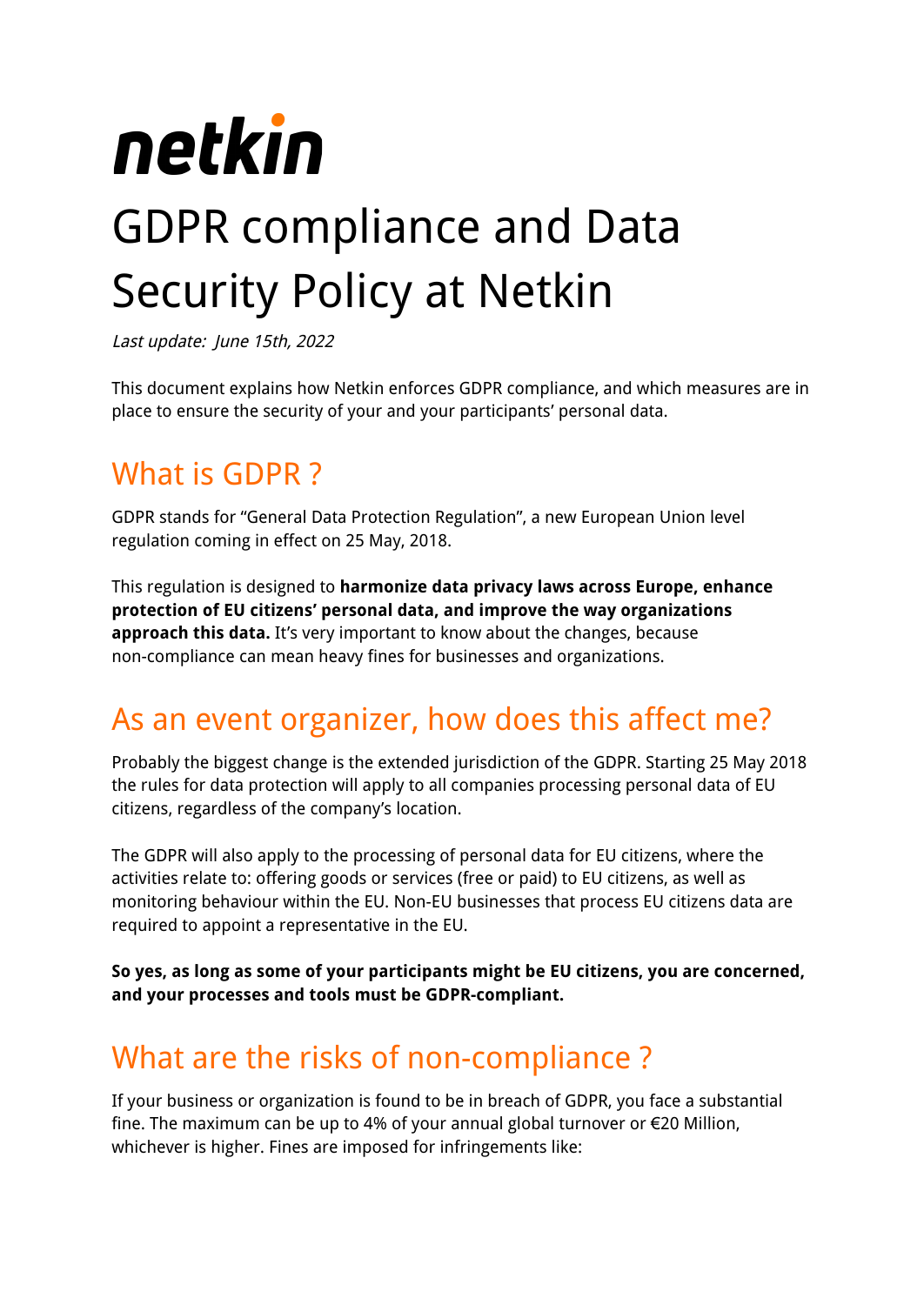- insufficient customer consent to process data;
- violations of the Privacy by Design concept;
- failure to implement sufficient data protection measures;
- failure to inform the competent authority and data subjects of a breach.

# What are my obligations and what are Netkin's obligations ?

The GDPR defines two roles in the process of managing your participants' data : The Data Controller, and the Data Processors.

## **The Data Controller** (You and/or your client, as an event organizer)

The Data Controller refers to the person or company who decides what information is collected, for what purpose, and how it is processed. According to EU law, the Data Controller's obligations include, but are not limited to:

- providing clear information to your participants about the personal data you collect and for what purpose ;
- obtaining clear consent of the participant that they agree to provide their personal data for that purpose ;
- Provide a simple way for the participant to request to erase and/or stop the release of the data, and, potentially, for third-party processors to stop processing this personal data and for the data to be returned to the participant in a readable format (for example Excel)

**Netkin has enforced since May 2018 that all registration websites have a mandatory checkbox on the first registration step with a standardized text covering these 3 obligations. We strongly advise you to double check this text with your internal legal service, or the legal service of your client, to ensure it is compliant with country or company policies.**

The Data Controller's obligations also include :

- to keep and process only the data absolutely necessary for the completion of its tasks (data minimisation). Additionally, to limit and control the data processors' access to such personal data ;
- to protect personal data against accidental loss, unauthorized access, or unlawful processing ;
	- **○ Netkin ensures this protection at the platform level (see below), but the security of your mailbox, computer, software, etc. is your responsibility ;**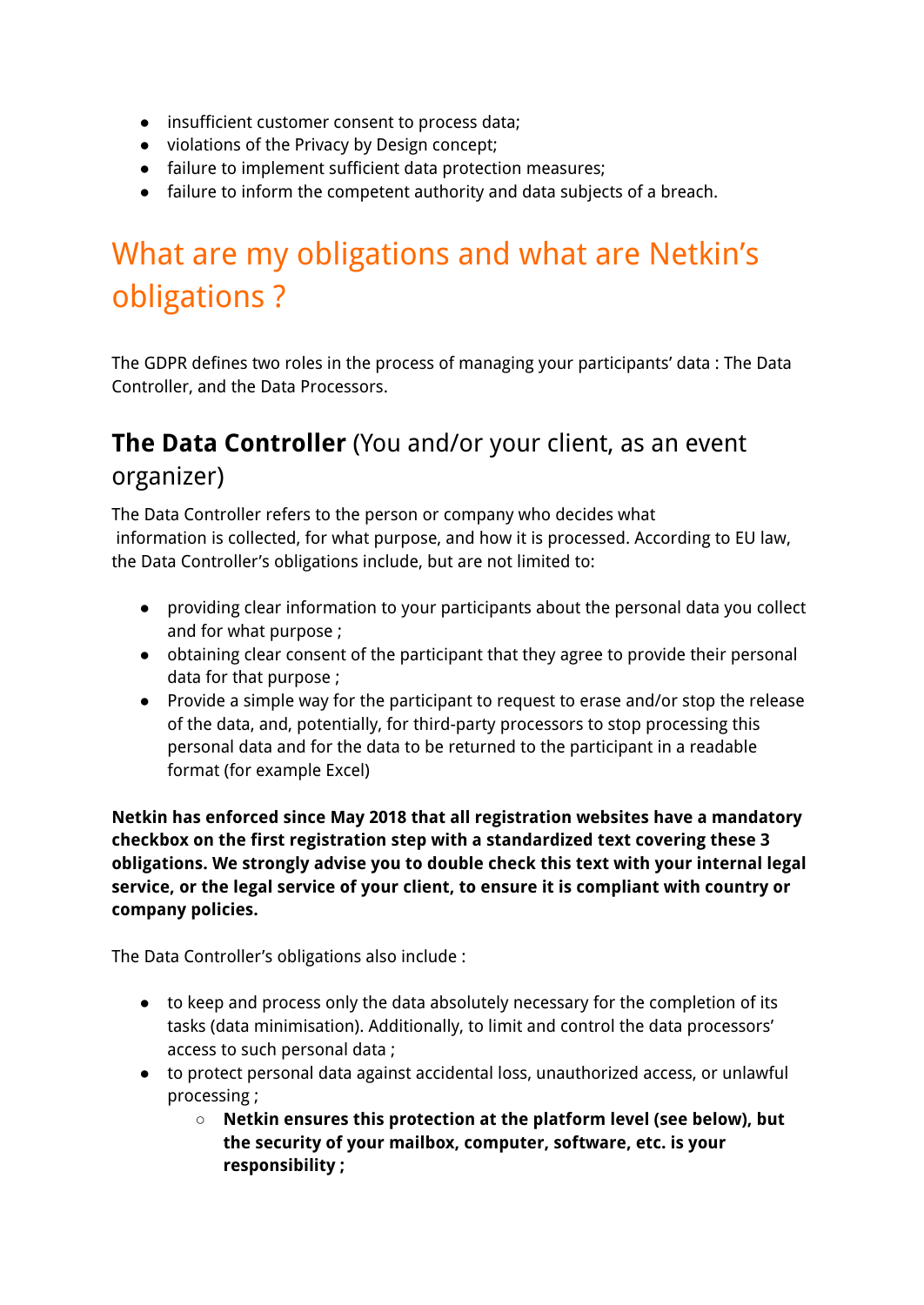- to establish written agreements with data processors who have access to customer data under your authority - that require them to act only on your instructions and ensure that they comply with all data protection requirements ;
- to inform participants within 72 hours of a data breach or awareness of one ; to ensure that all data processors meet the requirements (see below).

## **Data Processors** (Netkin and our hosting company OVH, and your other subcontractors)

A Data Processor is any person or company that processes personal data for the Data Controller, such as the registration platform, event app, data analytics, hosting or storage services, etc.

**IMPORTANT : If you export data from Netkin platform (for example as Excel file) you are a data processor as well, and obligations of Data Processors also apply to you and all your subcontractors that might have access to this exported data (freelance managing participant registration, or badge printing subcontractor for example).**

The requirements for The Data Processors include, but are not limited to :

- process data reasonably, lawfully, and for legitimate purposes ;
- implement all appropriate security measures to protect the personal data ;
- informing the controller immediately of any data breaches;
- keep internal records of all data processing activities ;
- enforce privacy by design : this means the inclusion of data protection from the onset of the designing of systems, rather than an addition. Specifically, you have to implement appropriate technical and organizational measures to meet the requirements of the new regulations and protect the rights of data subjects.

**Netkin implemented appropriate measures to be fully compliant with these requirements. (See bellow)**

# Netkin's Data Security Policy **Privacy by Design**

Since the beginning, **Netkin's solution was built on the principle of Privacy By Design**

- Each event has its own platform (instance of our solution), fully isolated on our dedicated servers hosted at OVH (we do not use a public cloud), with its own private database.
- Each event instance has no way to communicate with other event platforms, despite their presence on the same physical server: CloudLinux's "Cage FileSystem" technology isolates each instance on the server in an independent file system, preventing it from seeing the existence of other instances on the same server.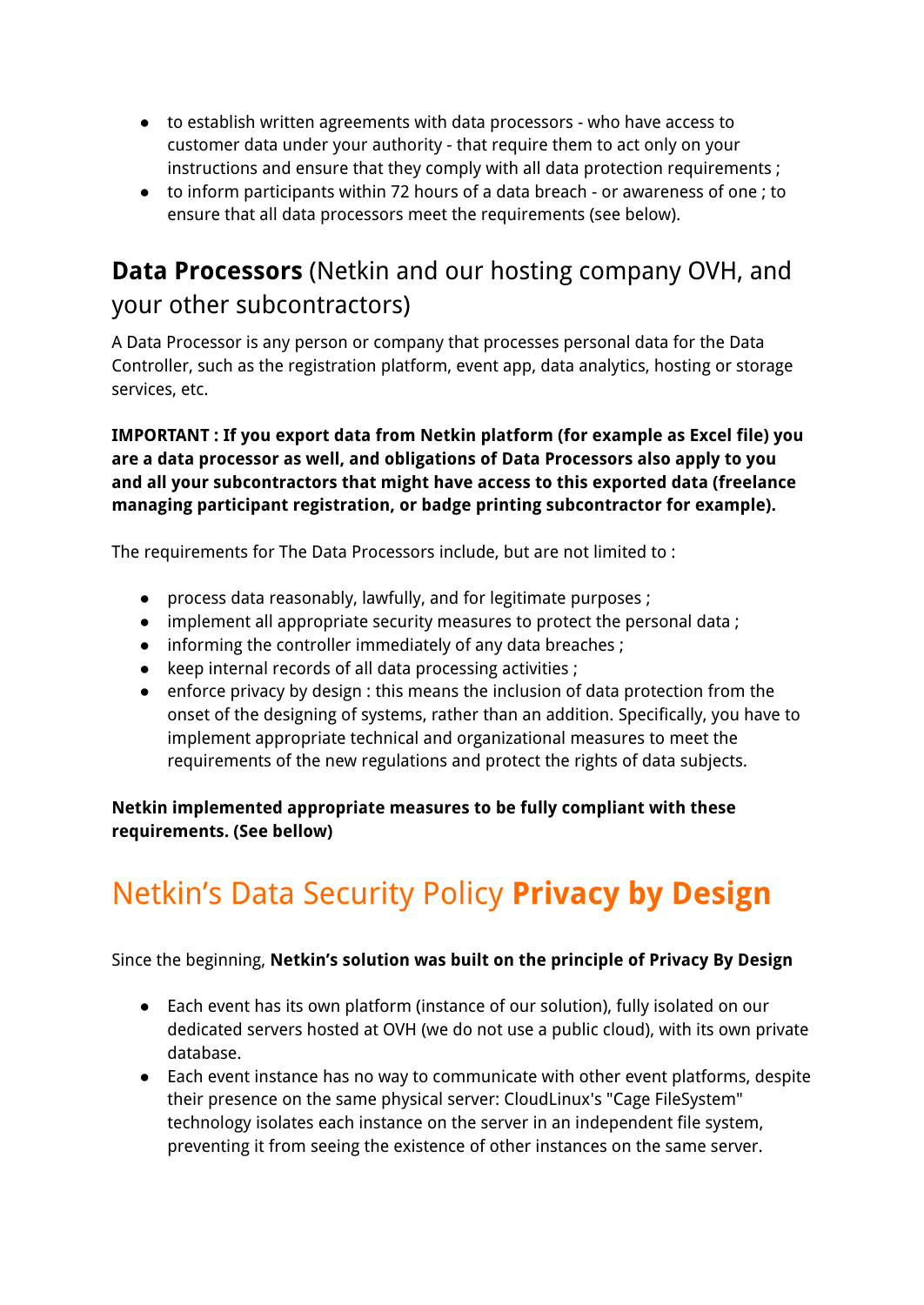- Our automated deployment system cannot access the event instances after deployment, it can only send them configuration or backup instructions, not giving access to the data. Even in case of backup, the instance itself encrypts the backup in AES256-cbc, and sends the decryption key to a "secure safe" located on another dedicated server that is not accessible from the outside. This key is different for each backup and for each instance.
- In an event instance, privileged users (administrators in charge of participant registration) have fully audited access control.
- All privileged users must authenticate by default using the 2FA (automatic login link with strong hash confirmation code + SMS).
- In an event instance, a participant cannot access other participants' data, except in the who's who, where you can choose which fields to display. By default, email, phone number or other sensitive data is not included, in which case this data is not even downloaded to the participants' machines. Only privileged users that you (the client's primary administrator) appoint can access it.
- No Netkin staff can access your event platform administration without your explicit permission
- No Netkin technical staff may access your Event Platform's source code or data without the approval of a Netkin associate.

### **Automated pentests**

- Each of our new releases is scanned using the latest version of Acunetix, directly on the production server, before it is released
- Upon request, we can perform such a security scan on your event instance once it is ready, as an anonymous user and as a logged-in participant only (the security scan as a privileged user will modify the content of your platform). Due to our competitive pricing, this additional scan will be charged at a flat rate, and a scan report will be provided to you.

### **Human pentests**

Each new version of our solution is human pentested before its release by Lexfo, and continuously monitored by their Ambionics solution. The result of the last pentest is available on demand.

In parallel, several times a year, our customers request to perform penetration tests or live security scans on an instance. This can only be done within the following scope: by performing tests (of any type) on one of our instances and/or server, you fully respect the restrictions mentioned below - you could be liable for any damage caused by not respecting these restrictions.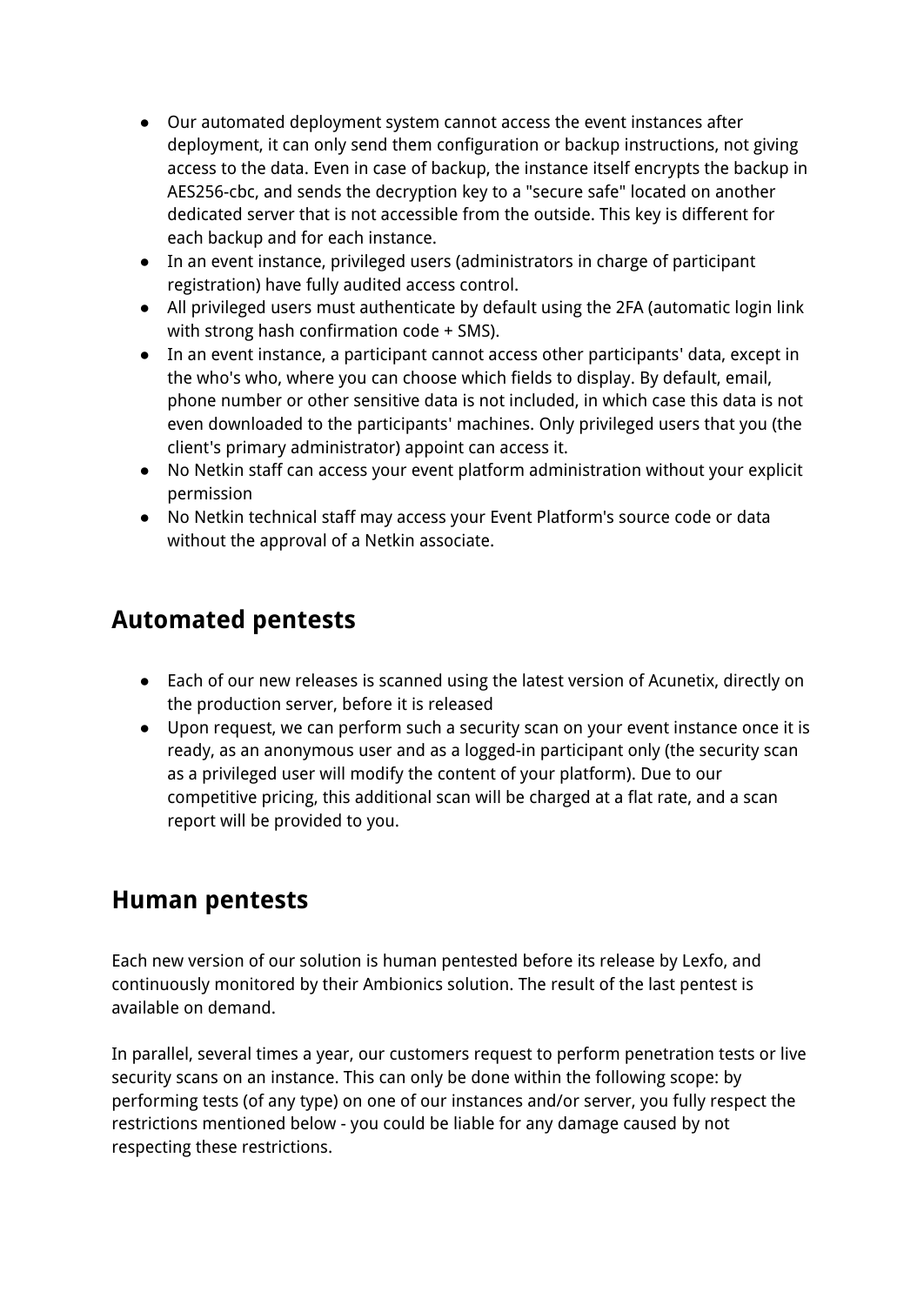- No technical access to the server will be provided (this is strictly non-negotiable as our source code is not disclosed for security reasons).
- On your production instance, pentesting or scanning while logged in with a privileged (administrator) account is strictly prohibited as this could alter the site structure and/or content, and send unwanted emails. Privileged accounts have the ability to export all data anyway.
	- If you want to perform a pentest using a privileged account, you can ask us to create a clone of your instance, once dynamic contents are ready (registration form, interactivity pages, social feed, etc.)
- No testing that could alter data and/or quality of service is allowed because your target instance (cloned or not) will reside on a production server.
- No DDoS tests are allowed (our hosting provider OVH has a data center level DDoS protection).
- You are not allowed to export or disclose any data you may have access to during the test.

# **Security of storage and production servers**

**Data is hosted exclusively on dedicated OVH servers in France,** located in OVH's main data centers in Roubaix (France), Gravelines (France) and Strasbourg (France).

- **Physical security measures for OVH datacenters:** https://www.ovh.com/fr/protection-donnees-personnelles/securite.xml
- **Front-end servers** (Apache 2.4, php 7.4): CloudLinux 7.x (hardened version of CentOS 7.x, specifically designed for instance-isolated web hosting), WHM / CPanel with CPHulk (brute force protection) and built-in firewall. No client database on this server.
	- Using CageFS technology (provided by CloudLinux), each instance runs in its own "caged" file system and cannot see files, data, processes of other instances, nor sensitive files of the server configuration. More information on https://cloudlinux.com/index.php/cagefs ;
	- None of our customers have administrative or technical access to the server (no FTP or MariaDB, CPanel, or shell access, etc.) ;
	- Fully automated updates and patches for CPanel and CloudLinux/CentOS, with a summary sent by email to CSO, and a monthly human check ;
	- ClamAV antivirus with automated daily scanning ;
	- DDOS protection by OVH ;
	- Apache 2.4 / PHP 7.4 ;
	- Sqreen solution is integrated in PHP and provides :
		- Runtime App Self-Protection.
		- In-App WAF (Web Application Firewall),
		- Request monitoring, with detection of attack attempts or automated vulnerability discovery,
		- The severity of the rules is pushed to the maximum possible, with immediate blocking of suspicious requests, then temporary IP blocking (1 hour) for any IP repeatedly triggering rules.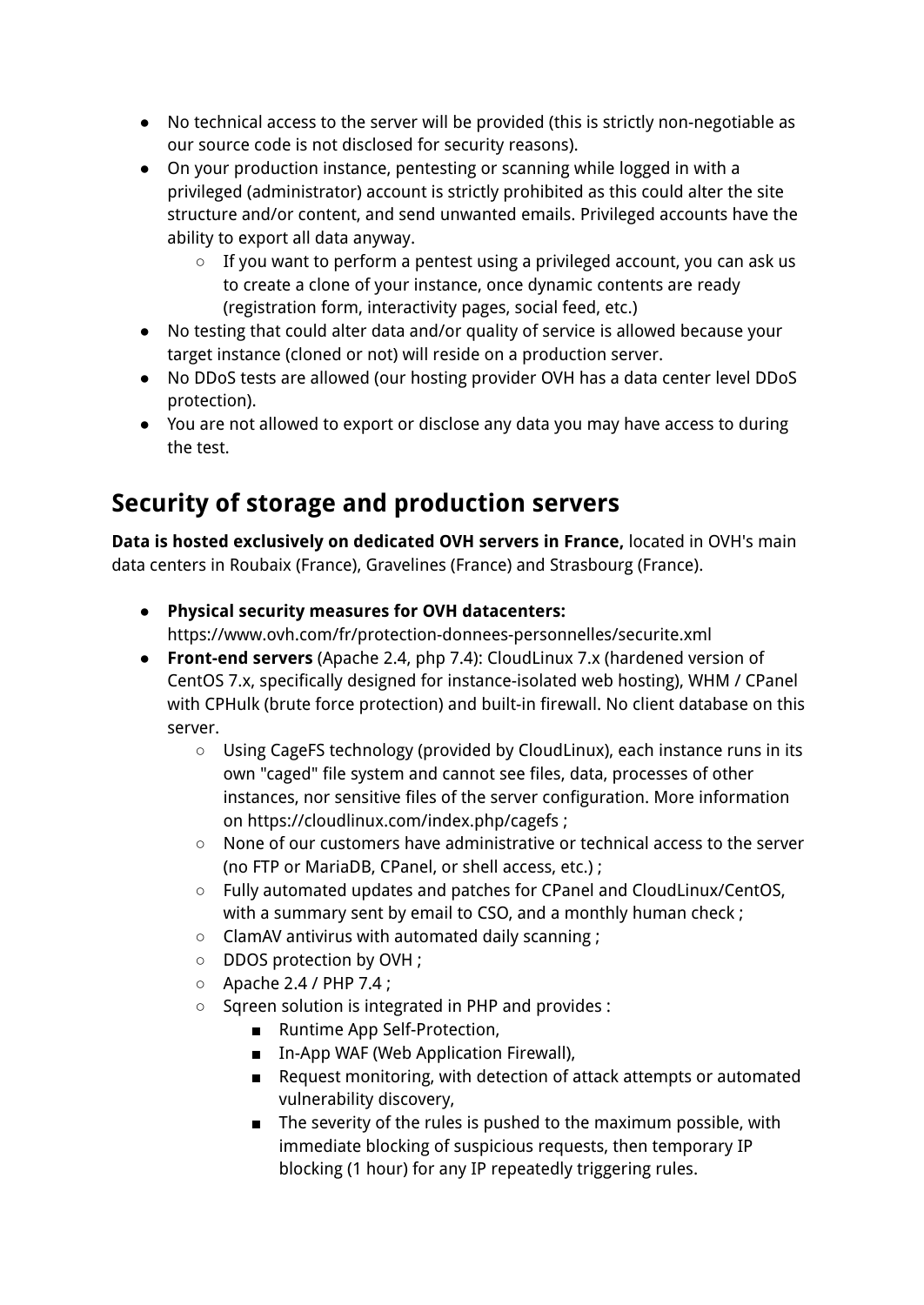- Other security measures and information: <https://sqreen.com/product>
- Administrative access to the server is all filtered via IP, only connection through our secure VPN is possible. (OpenVPN Access Cluster managed by us on dedicated OVH servers, with individual accounts, password rotation every night, daily mandatory 2FA OTP, and audit of all connections in OpenVPN) ;
- Brute force protection on all server authentication mechanisms, and on the authentication mechanisms of each instance ;
- Apache logs are analyzed daily in an automated way via Datadog, and weekly in a human way, in order to detect any security or performance anomaly.

#### **● Cluster of database servers (mariadb 10.6.x):**

- CentOS 7.x, only port 3306 is allowed through the firewall, on private LAN (VRack by OVH), with data encryption on disk.
- This cluster is not accessible from the Internet.
- On the database servers, each instance has its own database, with credentials known only to that instance. Our instance management solution itself does not know these credentials.
- The default credentials and accounts are either disabled or changed automatically during the provisioning of each server.

## **Backup Security**

#### **Backup process**

- Each backup performed is encrypted with a random key. This key is itself encrypted with a key specific to the instance, then the result is sent by the instance being backed-up directly to a Netkin mailbox (hosted by gmail for business), to which only the 3 operational associates have access. The 2FA is activated on this mailbox, and its connection audit is activated.
- In parallel, the encrypted backup is uploaded to a dedicated OVH storage server, in a French datacenter different from those on which the instance is running.

#### **Restoration process**

- Restoring a backup can only be done by being connected to our instance manager, which is only accessible from our technical VPN (OpenVPN Access Cluster managed by us on dedicated OVH servers, with individual accounts, password rotation every night, daily mandatory 2FA OTP, and audit of all connections in OpenVPN) ;
- Only developers with more than 3 years of permanent employment have such a VPN account, created exclusively by the CTO.
- Restoring a backup also requires knowing the encrypted key of this specific backup, which the developer must ask to one of the 3 operational associates.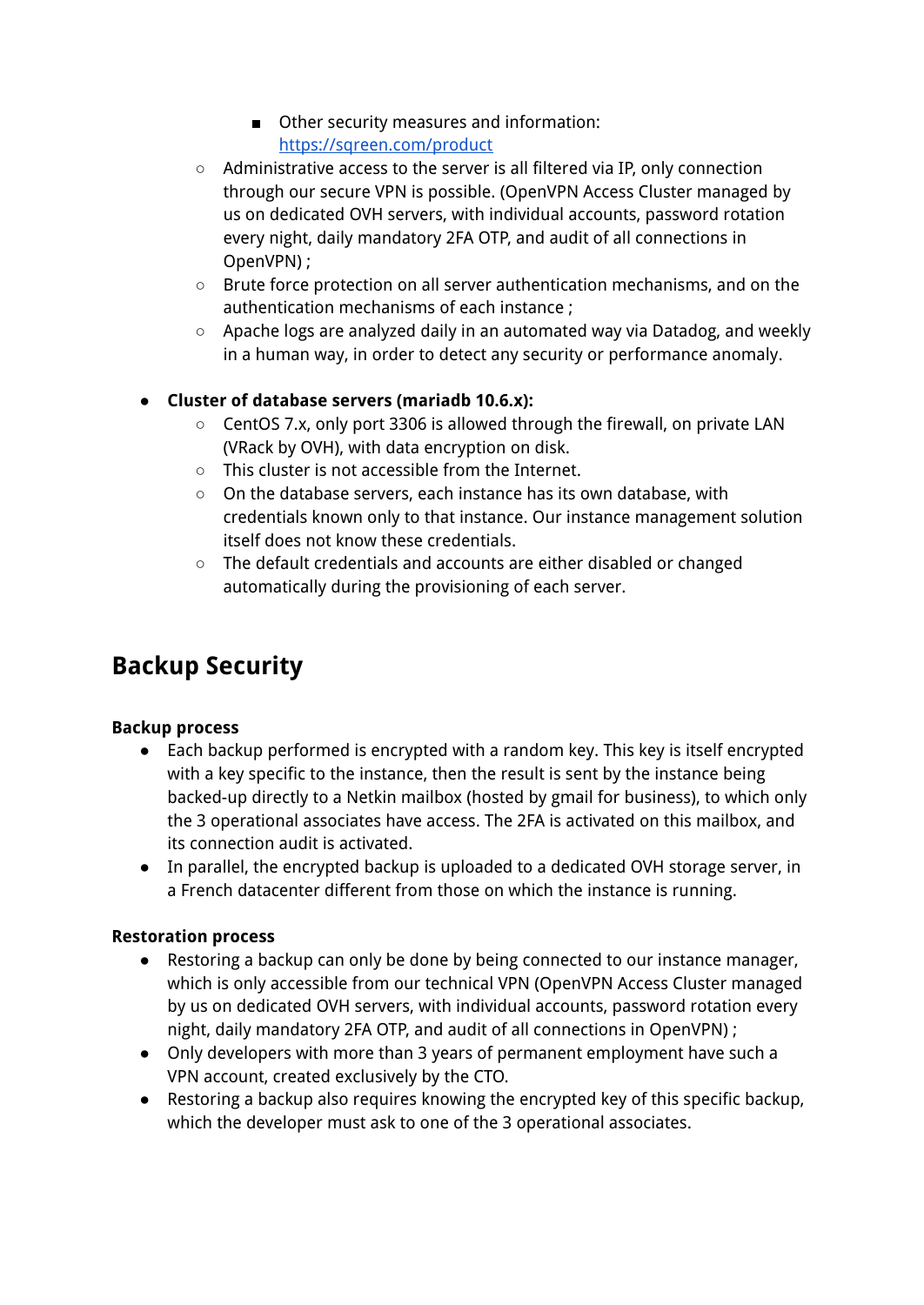- Our automated instance manager can then decrypt the encrypted encryption key of the backup, using the key-encryption key, not known to developers. The hereby decrypted encryption key is of course not stored or logged.
- Any operation/access in our instance manager is logged without time limit.

#### **Access to the backup storage server**

- Since access to the backup storage server is not necessary for restoration, only the CTO (majority partner) and the deputy CTO (also a partner) can connect to it via SSH, accessible only from the IP address of our technical VPN (OpenVPN Access Cluster managed by us on dedicated OVH servers, with individual accounts, password rotation every night, daily mandatory 2FA OTP, and audit of all connections in OpenVPN) ;
- If OVH accesses the storage server, it would in any case not have the decryption keys for the backups, and would not be able to know which backup file corresponds to which client, their name being a salted asymmetric hash sha512.
- Also, since the decryption key itself is encrypted, a collaboration between a malicious employee on both sides would not allow decrypting a backup.

#### **Access to the source code of the instance manager**

● Only the CTO (majority partner), and the deputy CTO (also partner) have the possibility to connect to it in SSH, by being connected to the technical VPN (firewall) beforehand.

## **Real-time automated monitoring and protection :**

We use the intelligent security solution Sareen in all our production instances. This solution intervenes before each request is processed by the server, enforcing protection of our app using several modules, amongst which :

- Realtime requests and logs screening
- RASP (Runtime App Self-Protection)
- In-App WAF (Web Application Firewall)
- Account Takeover
- Full protection modules list : <https://www.sqreen.com/modules>

## **Security Principles for Software Development**

**Each code contribution of our developers is reviewed by Netkin CTO/CSO**, to check for performance bottlenecks and ensure that every piece of code follows OWASP guidelines [\(https://www.owasp.org/index.php/OWASP\\_Code\\_Review\\_Guide\\_Table\\_of\\_Contents\)](https://www.owasp.org/index.php/OWASP_Code_Review_Guide_Table_of_Contents), amongst which :

- Development, test and prod envs are on physically separate networks (OVH v-rack) and physically separate servers. We don't use any customer's data during our tests.
- Transport security:
	- https mandatory with fully trusted certificate, and HSTS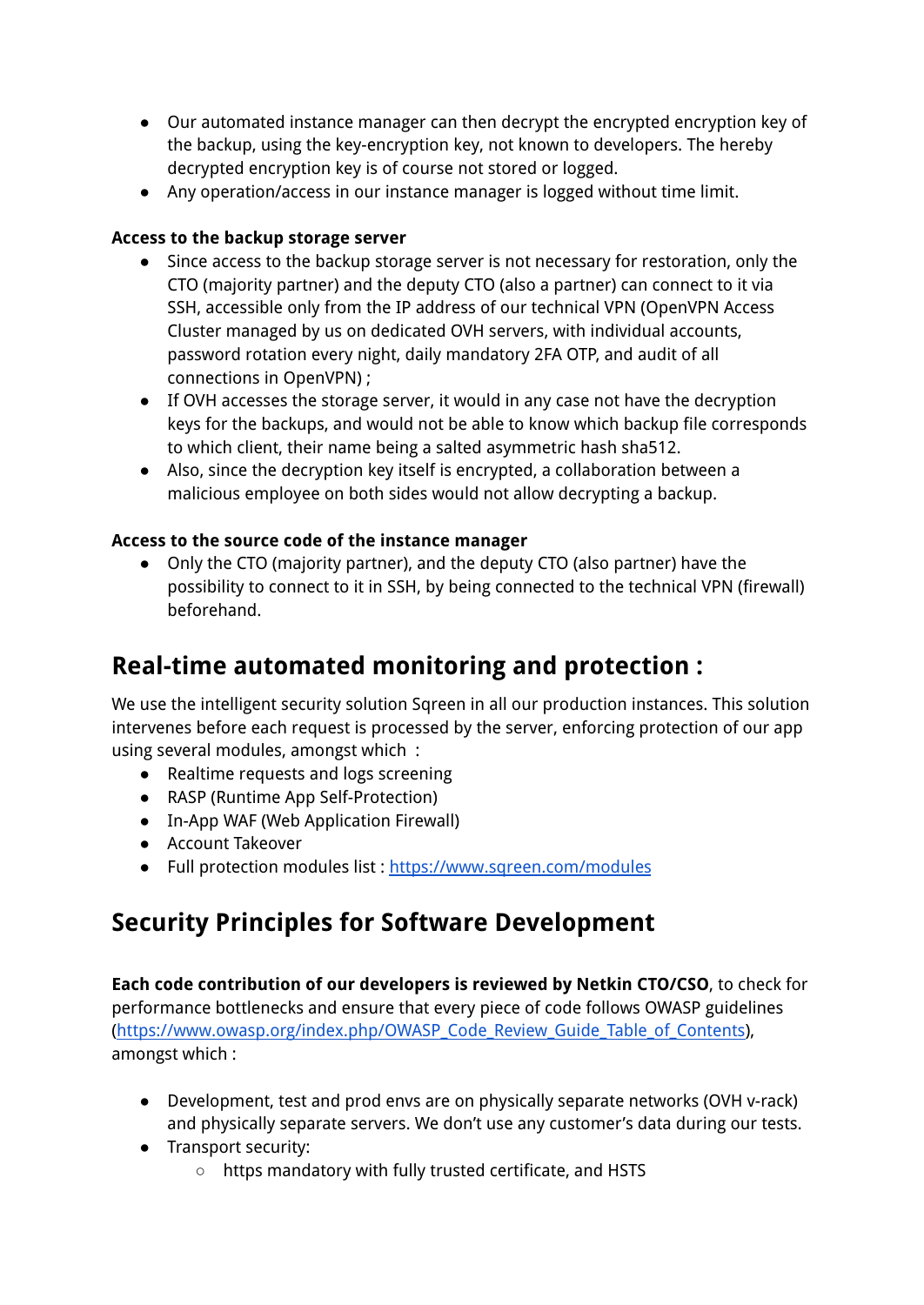- weak ciphers or protocols have been disabled
- Qualys SSL Labs quality grade : A+
- Report : [https://www.ssllabs.com/ssltest/analyze.html?d=pentest.event.netkin.io&hid](https://www.ssllabs.com/ssltest/analyze.html?d=pentest.event.netkin.io&hideResults=on) [eResults=on](https://www.ssllabs.com/ssltest/analyze.html?d=pentest.event.netkin.io&hideResults=on)
- Password and authentication security : Authentication by password is forbidden by default, we use autologin links, which security is stronger since it does not involve a human element (the password). Besides, it avoids employees to put their corporate passwords by reflex. Autologin links work as follows:
	- Autologin links are using random token with very long verification hash : [https://nameoftheventwebsite.com/trk/437-FDimZkGaIfmYdMDkimWT--nkwsid169-7a35](https://nameoftheventwebsite.com/trk/437-FDimZkGaIfmYdMDkimWT--nkwsid169-7a3505564affeec839987386ee0a41f0c08aeb2bb122b85d26e4d0a7fa4dde6e-c5d4156451-bfe7a71f3abc87ac28ecb051e2484b7c9dfa1ea917eb2921f69bda96f11b8c25) [05564affeec839987386ee0a41f0c08aeb2bb122b85d26e4d0a7fa4dde6e-c5d4156451-bfe](https://nameoftheventwebsite.com/trk/437-FDimZkGaIfmYdMDkimWT--nkwsid169-7a3505564affeec839987386ee0a41f0c08aeb2bb122b85d26e4d0a7fa4dde6e-c5d4156451-bfe7a71f3abc87ac28ecb051e2484b7c9dfa1ea917eb2921f69bda96f11b8c25) [7a71f3abc87ac28ecb051e2484b7c9dfa1ea917eb2921f69bda96f11b8c25](https://nameoftheventwebsite.com/trk/437-FDimZkGaIfmYdMDkimWT--nkwsid169-7a3505564affeec839987386ee0a41f0c08aeb2bb122b85d26e4d0a7fa4dde6e-c5d4156451-bfe7a71f3abc87ac28ecb051e2484b7c9dfa1ea917eb2921f69bda96f11b8c25)
	- Unicity of every random string is enforced by storing their sha256 hash.
	- IP-based brute-force protection of 8 attempts, disabling the ability to authenticate for the IP during 30 minutes
	- Administrative access to the instance is reinforced by default using single-use two-factor authentication (Single use token link sent by email based on browser session, which has to be validated using single-use numerical code sent by SMS)
	- When a privileged user logs in from an unknown IP address, or from a new browser, all users with the user rights management privilege can be notified by email, with single-use link allowing immediate account locking
	- Authentication cookies and session cookies are HttpOnly and Secure. Our application stores a hashed representation of the cookie's value when it gets sent, and then compares the received cookie's value to ensure they are the same.
- Mixed Content :
	- All resources are loaded from domain name, no use of CDN
	- Cross Site Request Forgery (XSRF or CSRF) : Requests triggering data modification are only done through POST. Each POST request is validated with CSRF token. If missing or wrong, the request is blocked.
	- Cross Site Script Inclusion (XSSI) : All JSON requests are done through POST only
	- Clickjacking : header X-Frame-Options: SAMEORIGIN sent on each page
- 3rd Party Content : all resources are served from website server and domain name
- Input Validation
	- SQL Injection : All requests containing user input use parameterized queries
	- XPath Injection : no use of XPath
	- LDAP Injection : no use of LDAP queries
	- Command Injection : no use of command line in php code
- Path Traversal : image auto resizing and cropping validates MIME type of the file being requested, and is limited to user content images directory
- Cross Site Scripting (XSS) : Data collected from user is stored, and displayed, using appropriate escaping function
- Integer Overflows : for each numerical input, length and type are validated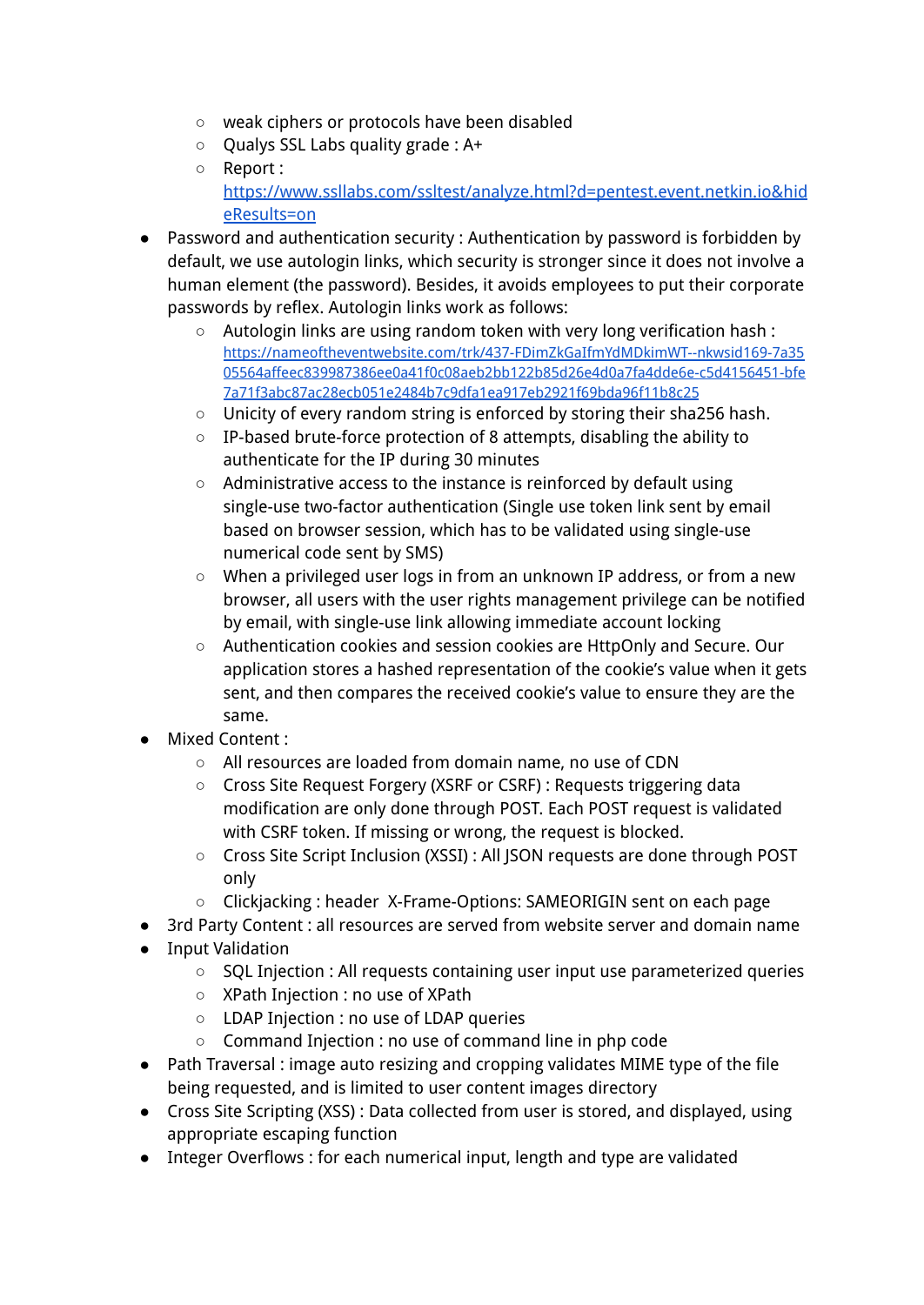● XML External Entities : No XML resources loaded from outside system

### **Netkin office and equipment security**

- Local network protected by WatchGuard Firebox M200 appliance ;
- BitDefender GravityZone antivirus (with centralized management system and automatic updates, users cannot deactivate, uninstall or set up the antivirus), with patch management extension ;
- Intrusion and fire detection by Securitas Direct / Verisure (APSAD R31 P3 certification) ;
- Video-surveillance of all the places where our employees pass through our premises, with retention of the videos for 30 days ;
- Our employees' email accounts are Gmail Enterprise accounts with 2FA enabled ;
- No wifi access allowed to the local network.

## **Security policy for Netkin staff and event subcontractors**

- All employees are on full-time contracts and have signed a specific non-disclosure agreement (NDA) covering all internal and customer data.
- Only required employees are allowed to access the data and they are not allowed to keep a copy of the data. All employees have signed this as part of their NDA.
- Employees are not allowed to keep a copy of customer data outside of the customer's instance. Any temporary copy (received by any means, including email) or extract from the client instance must be deleted immediately after use. Any extraction of data must be performed by the customer using their administrative access to the platform. We do not perform data extraction on behalf of our clients.
- If an event requires the intervention of a subcontractor (freelance in particular), this is not done without the agreement of our client, and we sign a data subcontract with the subcontractor

# **Security policy for technical staff**

- Development on a local server in our offices, test and staging servers at OVH with automatic antivirus analysis, automated and human functional tests, and Acunetix scan performed by the CSO on each release candidate before its publication.
- The production instances are then automatically deployed by our instance manager, which is only accessible from our technical VPN (OpenVPN Access Cluster managed by us on dedicated OVH servers, with individual accounts, password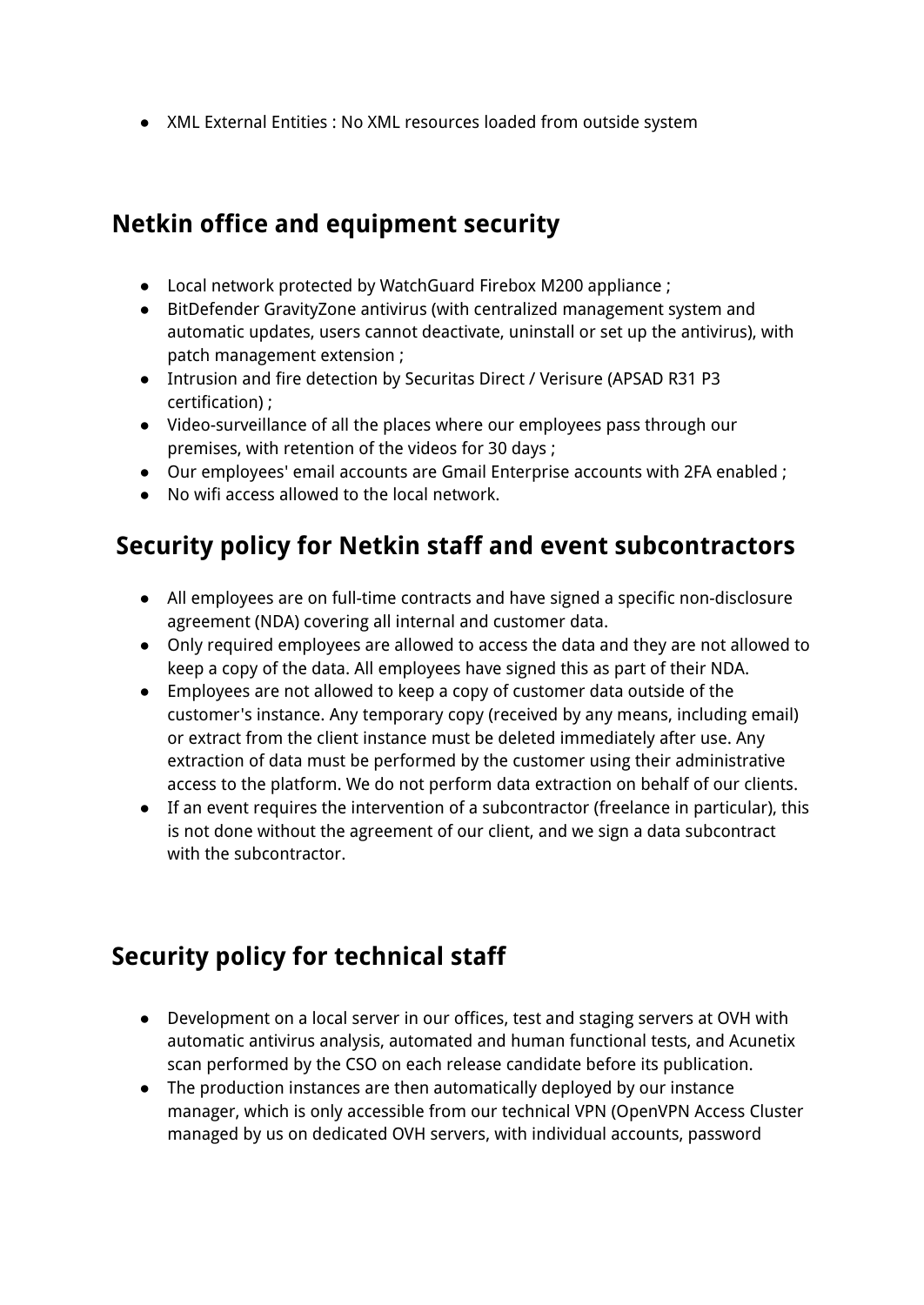rotation every night, daily mandatory 2FA OTP, and audit of all connections in OpenVPN)

- This manager installs the source code, database, mailboxes, SSL certificates and sends administrative access to the client, who can then grant access to other administrators if needed.
- Developers do not have access to the database server
- Developers do not have access to the source code of a production instance, unless specifically authorized by management and/or the customer (only upon written request, telephone requests are not allowed).
	- If a temporary access is granted, it is only accessible from our technical VPN (OpenVPN Access Cluster managed by us on dedicated OVH servers, with individual accounts, password rotation every night, daily mandatory 2FA OTP, and audit of all connections in OpenVPN)
- Access to technical logs (apache, sqreen, etc.) is only possible for the CTO or deputy CTO, or exceptionally to another developer, on a temporary basis.

## **Business continuity policy (backup and recovery of data, time to restore)**

Every instance is backuped once a day on a secure off-site OVH datacenter. Backups are retained daily for one week, and then weekly or monthly, until data destruction (see bellow).

- Daily automated database and user files backup, crypted with AES-256-CBC, to secured storage server. **RPO** is thereby of 24 hours.
- Monitoring of automated backup
- Data recovery and business continuity in case of server failure (**RTO**) :
	- **Registration website (used before the event) :** 4 hours
	- **Event live application (user during the event, amongst others for interactivity sessions)** : Load balancing is performed at the client level with the following principle : each client looks for the fastest responding server amongst 4, which are located in 2 distinct datacenters (Roubaix in France, and Strasbourg in France). Each server contains the same replica of data, and is synced realtime with the others, with full network failure tolerance and recovery. With the architecture, even in the very unlikely event of failure of 3 servers at the same time, the app will still be fully operational.

We commit to a 99,95% SLA on platform general availability. This exclude any misconfiguration made by the client when self-administering the platform, as well as misconfigured or obsolete clients that might not be able to access or display the registration website or event app.